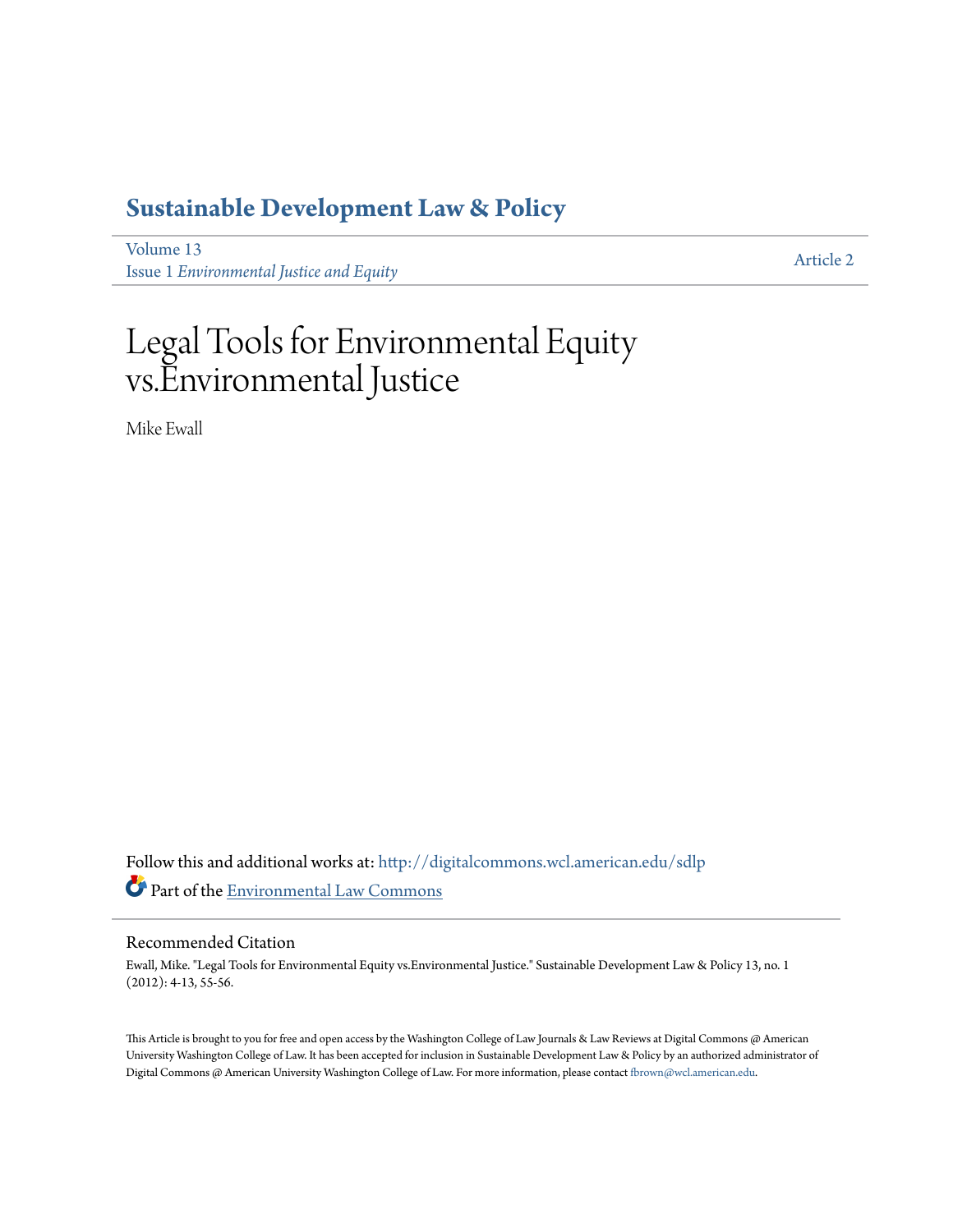# LEGAL TOOLS FOR ENVIRONMENTAL EQUITY VS.<br>ENVIRONMENTAL JUSTICE<sup>1</sup>

*Mike Ewall, Esq.\**

In 1982, when Benjamin Chavis coined the term "environ-<br>mental racism" to describe the targeting of a black com-<br>munity in Warren County, North Carolina for a toxic waste n 1982, when Benjamin Chavis coined the term "environmental racism" to describe the targeting of a black comdump, it brought together two powerful movements – the civil rights and environmental movements – into a growing force that would eventually reach the White House and the United States Supreme Court.<sup>2</sup> No one would have guessed at the time that within a five day span around Earth Day 2001, the legal side of the movement against environmental racism would see its brightest, and then darkest, days.

Since the early 1980s, numerous studies have looked at the correlation between environmental hazards and the race and class demographics of the communities where these hazards are located.3 The vast majority have shown a trend toward low-income communities and especially communities of color being unfairly burdened with excessive pollution from a variety of polluting industries and chemical exposures.4 These studies affirmed the understanding of an environmental racism trend. While many are quick to conclude that communities of color are targeted solely because of their generally low-income socioeconomic status, most of the studies have demonstrated that race is more of a factor than class.<sup>5</sup> In other words, if one were to compare a middle-class community of color to a low-income white community, and look at which community is more likely to have a hazardous waste facility sited there, the middle-class community of color would have a greater chance of being targeted for such a facility. In fact, in some cases, race is a more significant indicator of pollution burdens than income, poverty, childhood poverty, education, job classification, or home ownership.6 Demographic studies showing disparate distribution of polluting industrial facilities have been key aspects of many environmental racism lawsuits. Such studies of discriminatory effects are necessary since intentional discrimination is very hard to prove, except in the rare cases where inappropriate industry siting reports are leaked.7

The growing movement against environmental racism came together in October 1991 for the First National People of Color Environmental Leadership Summit held in Washington, D.C. Participants drafted and adopted the seventeen Principles of Environmental Justice.8 The Principles set forth a bold vision of what would be necessary to address environmental racism.<sup>9</sup>

Initially, the controversy in Warren County, North Carolina resulted in the General Accounting Office studying the locations of hazardous waste landfills in the southeastern United States.10 The 1983 study found that three of the four existing hazardous waste landfills were in African-American communities, when

African-Americans constituted only twenty percent of the region's population.<sup>11</sup>

In 1990, the Congressional Black Caucus met with the U.S. Environmental Protection Agency ("EPA"), accompanied by academics and activists, to discuss the disparate environmental risks in low-income and minority communities.12 The EPA created the Environmental Equity Workgroup in July 1990 in response to the presentation of findings by social scientists that "racial minority and low-income populations bear a higher environmental risk burden than the general population" and that the EPA's inspections failed to adequately protect low-income communities of color.<sup>13</sup> Analysis shows that the agency takes longer to get around to cleaning up toxic waste sites in communities of color and that penalties under hazardous waste laws were five times higher in white communities than in communities of color and forty-six percent higher for other programs relating to air, water, and waste.<sup>14</sup>

#### **"Equity" – Derailing the Environmental JUSTICE MOVEMENT**

In June 1992, the Environmental Equity Workgroup produced a report that supported the findings that recommended the formation of an EPA office to address these disparities.<sup>15</sup> In November 1992, one year after the Principles of Environmental Justice were written, the EPA formed an Office of Environmental Equity.16 In response to public criticism, the EPA changed the name of the office to the Office of Environmental Justice in 1994.17

The "equity" versus "justice" framing is more than mere semantics. It represents the fundamental difference between the concepts of "poison people equally" and "stop poisoning people, period!" There is not a single mention in the movement-defined Principles of Environmental Justice of the notion that the goal is to simply redistribute environmental harms so that white communities have their "fair share" of pollution.<sup>18</sup> Even if this "equity" vision were possible, the environmental justice movement has put forth a much deeper analysis, based on phasing out

*<sup>\*</sup> Mike Ewall is the founder and director of the Energy Justice Network (www. EnergyJustice.net), a national support network for grassroots community groups fighting dirty energy and waste industry facilities such as coal power plants, ethanol plants, natural gas facilities, trash and biomass incinerators. Active since high school in 1990, he is a national leader in the student and community grassroots environmental movements. His work has led to many grassroots victories against polluters. Nationally, he has brought together networks of grassroots activists fighting coal plants and biomass incinerators. Having graduated from the University of the District of Columbia law school in 2011, he is now a barred Pennsylvania attorney. He can be reached at 215-436-9511 or mike@ energyjustice.net.*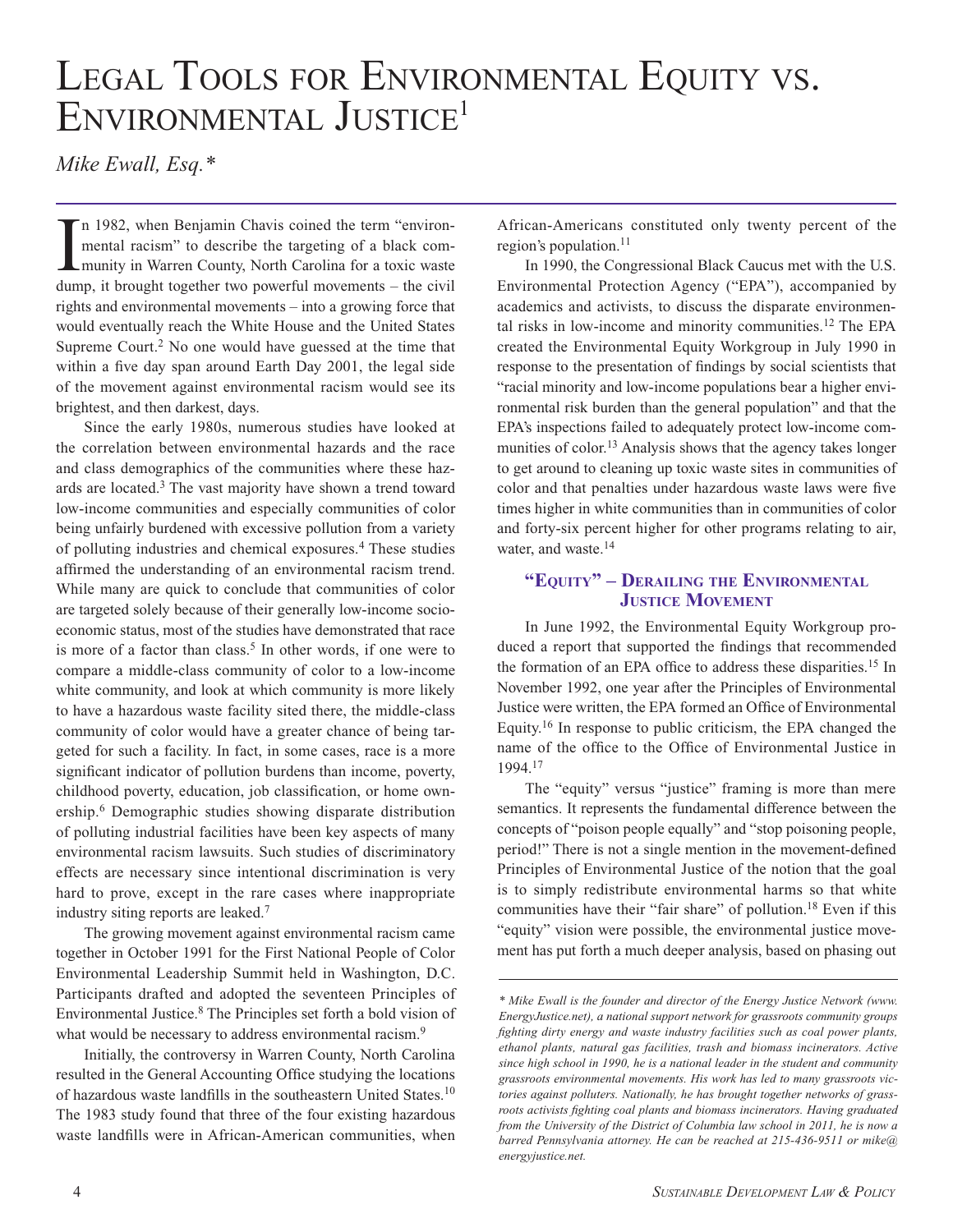inappropriate technologies that ought not exist in any community. However, the EPA, and numerous state environmental agencies bunted and co-opted the bolder "justice" agenda by setting up offices and working groups around environmental "equity."19

When the EPA and a number of state environmental agencies cleaned up the titles of their programs, renaming them "environmental justice," they retained their "equity" agenda. Today, governmental bodies and others who have followed their lead universally define environmental justice as some version of "fair treatment and meaningful involvement." The EPA defines environmental justice as:

the fair treatment and meaningful involvement of all people regardless of race, color, national origin, or income with respect to the development, implementation, and enforcement of environmental laws, regulations, and policies. Fair treatment means that no group of people should bear a disproportionate share of the agency habit of holding a public hearing and ignoring/dismissing the comments before issuing pollution permits. The fourth part of the "meaningful involvement" definition – that "decision makers seek out and facilitate the involvement of those potentially affected" – is sometimes made real when exceptional agency staff go the extra mile to ensure that the public knows about a meeting or hearing. However, it is still far too frequent that the outreach is so inadequate, or the meeting logistics made so inconvenient, that no one from the impacted community even shows up at these "environmental justice" meetings.<sup>21</sup>

#### **Gaining Ground**

The same year that the EPA changed the Office's name to "Environmental Justice," President Clinton, on February 11<sup>th</sup>, 1994, signed Executive Order 12898, titled "Federal Actions To Address Environmental Justice in Minority Populations and Low-Income Populations."22 The Executive Order requires each federal agency to develop an agency-wide environmental justice

*The "equity" versus "justice" framing is more than mere semantics. It represents the fundamental difference between the concepts of "poison people equally" and "stop poisoning people, period!"*

negative environmental consequences resulting from industrial, governmental and commercial operations or policies. Meaningful involvement means that: (1) people have an opportunity to participate in decisions about activities that may affect their environment and/ or health; (2) the publics contribution can influence the regulatory agency's decision; (3) their concerns will be considered in the decision making process; and (4) the decision makers seek out and facilitate the involvement of those potentially affected.20

Without any real legislative teeth to back up these "equity posing as justice" policies, environmental agencies have no tools to even try to redistribute environmental harms. Rather, they use these policies to try to look responsive to environmental justice concerns when trotting them out at government-sponsored "environmental justice" conferences, public meetings and hearings on pending pollution permits, and other forums.

As long as there is no blatant intentional racism to be found, the "fair treatment" hurdle is deemed cleared, as the agencies have no authority to act on the distributional equity of harms concept in their "fair treatment" definition. The "meaningful involvement" hurdle still looks, on the ground, like the usual

strategy, sets up an interagency working group that reports to the President, requires certain agency studies, and sets forth a public participation plan.23

While White House-level recognition of environmental justice was a shot in the arm of the movement, the Order explicitly states that it does not go beyond current law and creates no new rights or remedies, procedural or otherwise.24 Nonetheless, the Executive Order was helpful in a groundbreaking case before the Nuclear Regulatory Commission ("NRC") in 1997 – *In Matter of Lousiana Energy Services, L.P.*25 – perhaps the only case where an agency denied a permit to a polluting industry because of racially discriminatory impacts in the siting process. Louisiana Energy Services ("LES") sought to build a uranium enrichment facility between the tiny towns of Forest Grove and Center Springs in rural Northern Louisiana's Claiborne Parish.26 A grassroots community group, Citizens Against Nuclear Trash ("CANT"), challenged the proposal's permits in the administrative process before the Atomic Safety and Licensing Board ("ASLB") of the NRC.<sup>27</sup> Founded by freed slaves after the Civil War, the two towns (with a combined population of about 250) were about 97% African-American.28 Their inhabitants lived in grinding poverty, with no stores, schools, medical clinics,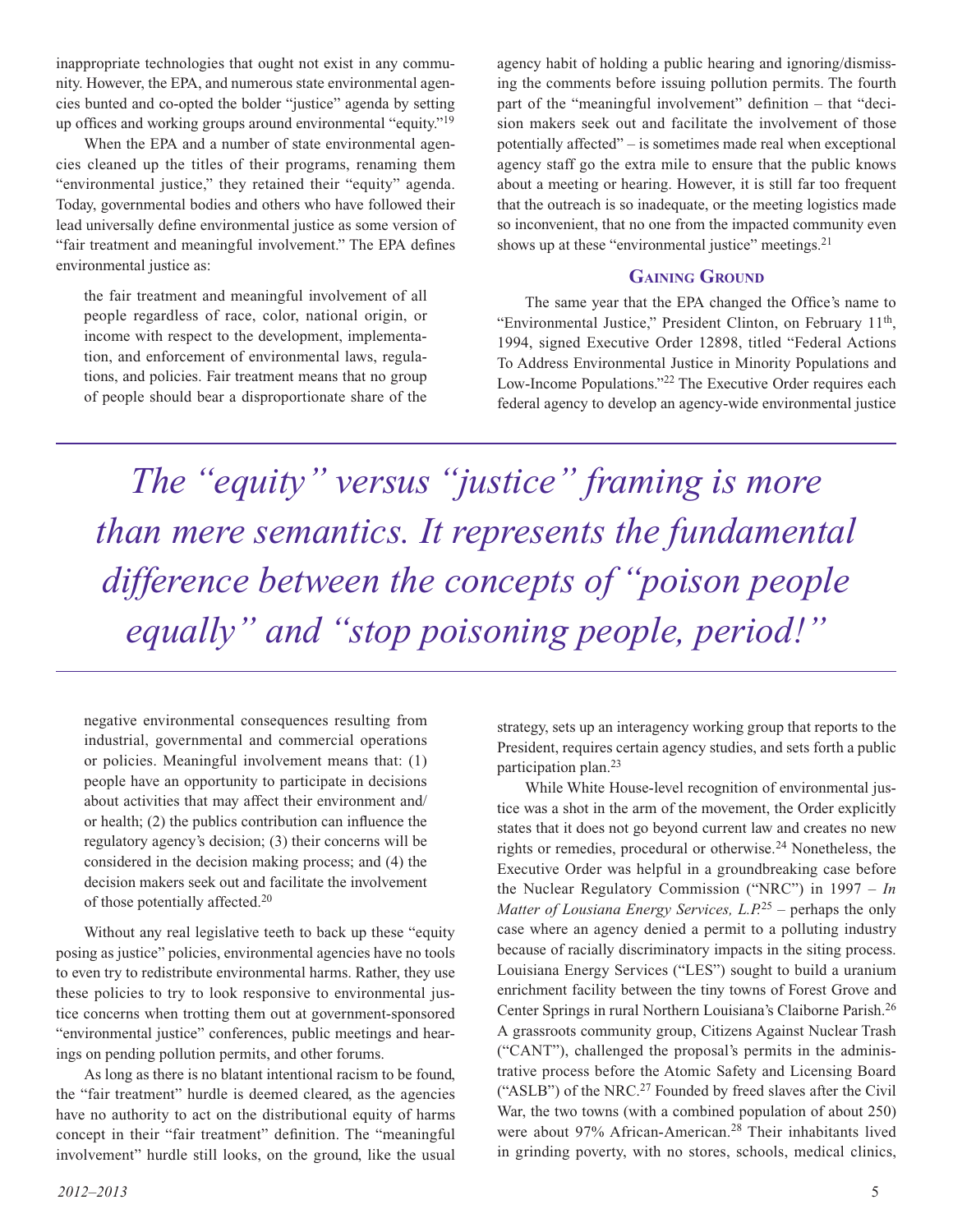or businesses in the towns, and no running water in many of the homes.29 Over 69% of the black population of Claiborne Parish earned less than \$15,000 annually, 50% earned less than \$10,000, and 30% earned less than \$5,000.30 Over 31% of the black population in Claiborne Parish had no motor vehicles, over 10% lacked complete plumbing in their houses, and 58% lacked a high school education.<sup>31</sup> One would be hard-pressed to find a more underprivileged community to target for such a facility.

To find a site for their uranium enrichment facility, LES hired a company, Fluor Daniel, Inc., with extensive experience in industrial facility site selection. $32$  In their siting process, they had initially narrowed a list of potential sites to seventy-eight, where the average percentage of black population within a one-mile radius of each of the sites across sixteen parishes was 28.35%.33 Since the black population in Louisiana was about 32.5%, this was pretty fair to start.34 However, once the list of potential sites was cut to thirty-seven, the average black population rose to  $36.78\%$ .<sup>35</sup> It rose again to  $64.74\%$  once the list of sites was narrowed to six.<sup>36</sup> At the end of the process, they managed to pick the one site with the highest percent black population of all seventy-eight examined sites  $(97.1\%)$ .<sup>37</sup>

LES admitted to doing an "eyeball" assessment of potential sites.38 They admitted to eliminating sites from consideration because they were close to "sensitive receptors" like hospitals, schools, and nursing homes (thus eliminating communities privileged enough to have such amenities) or because the site is near a "very nice lake" with "nice homes, vacation and fishing, hunting."<sup>39</sup> The ASLB found this evidence to be "more than sufficient to raise a reasonable inference that racial considerations played some part in the site selection process."40 In a powerfully worded decision, the ASLB stated, in part:

Racial discrimination in the facility site selection process cannot be uncovered with only a cursory review of the description of that process appearing in an applicant's environmental report. If it were so easily detected, racial discrimination would not be such a persistent and enduring problem in American society. Racial discrimination is rarely, if ever, admitted. Instead, it is often rationalized under some other seemingly racially neutral guise, making it difficult to ferret out. Moreover, direct evidence of racial discrimination is seldom found. Therefore, under the circumstances presented by this licensing action, if the President's nondiscrimination directive is to have any meaning a much more thorough investigation must be conducted by the Staff to determine whether racial discrimination played a role in the [enrichment facility] site selection process.

. . . [T]he Staff must conduct an objective, thorough, and professional investigation that looks beneath the surface of the description of the site selection process in the Environmental Report. In other words, the Staff must lift some rocks and look under them.<sup>41</sup>

The decision acknowledged that the obligations under the Executive Order were new to the agency and that agency staff's primary responsibilities have historically been to evaluate technical concerns, not to apply the social science skills needed to investigate whether racial discrimination played a part in a facility siting decision – skills that are far from the experience and expertise of NRC staff.<sup>42</sup> The ASLB's decision concluded with a determination that a staff investigation of the siting process, to determine whether racial discrimination played a role in that process, was essential to ensure compliance with the Executive Order, and that the Final Environmental Impact Statement was insufficient in other ways and needed to be revised.<sup>43</sup>

Such a strong decision was a welcome surprise, especially coming from an agency whose very existence is financially tied<sup>44</sup> to the survival of the notoriously racist nuclear industry, whose uranium mining and nuclear waste disposal burdens fall almost exclusively on black, Hispanic, and Native American communities.<sup>45</sup> Though the victory over LES in Louisiana held,<sup>46</sup> the legal precedent was undermined on appeal.

On appeal to the NRC Commissioners, the Commission reversed the ASLB's requirement of an inquiry into racial discrimination in siting, but affirmed its disparate impact ruling.47 In reversing the requirement of inquiry into racial discrimination, the Commission held that no "nondiscrimination directive" exists in Executive Order 12898 and that the National Environmental Policy Act (the law requiring Environmental Impact Statements on certain federal projects) is not "a tool for addressing problems of racial discrimination."48

#### **Title VI as a Tool for Environmental Justice**

As the LES case was playing out, the nation's first attempt to address environmental racism using Title VI of the Civil Rights Act of 1964 was moving toward the U.S. Supreme Court, fresh from an amazing victory in the Third Circuit.

The mostly African-American City of Chester, Pennsylvania is home to the nation's largest trash incinerator, a sewage treatment plant that burns the county's sewage sludge, a paper mill that burns waste coal, numerous chemical plants and toxic waste sites, and formerly hosted the nation's largest medical waste autoclave. It is surrounded on either side by oil refineries and coal, oil and gas-fired power plants.49

In 1996, Chester Residents Concerned for Quality Living ("CRCQL" – pronounced "circle") sued the Pennsylvania Department of Environmental Protection ("PADEP") for issuing a permit to Soil Remediation Systems ("SRS"), a company planning to build a facility to clean petroleum contaminated soil by burning off the contaminants.<sup>50</sup> This "soil burner" facility would have been sandwiched between the trash and sewage sludge incinerators.

Suit was brought in the Eastern District of Pennsylvania under both sections 601 and 602 of the Title VI of the Civil Rights Act of 1964.<sup>51</sup> Section 601, codified as 42 U.S.C. § 2000d, provides that "[n]o person in the United States shall, on the ground of race, color, or national origin, be excluded from participation in, be denied the benefits of, or be subjected to discrimination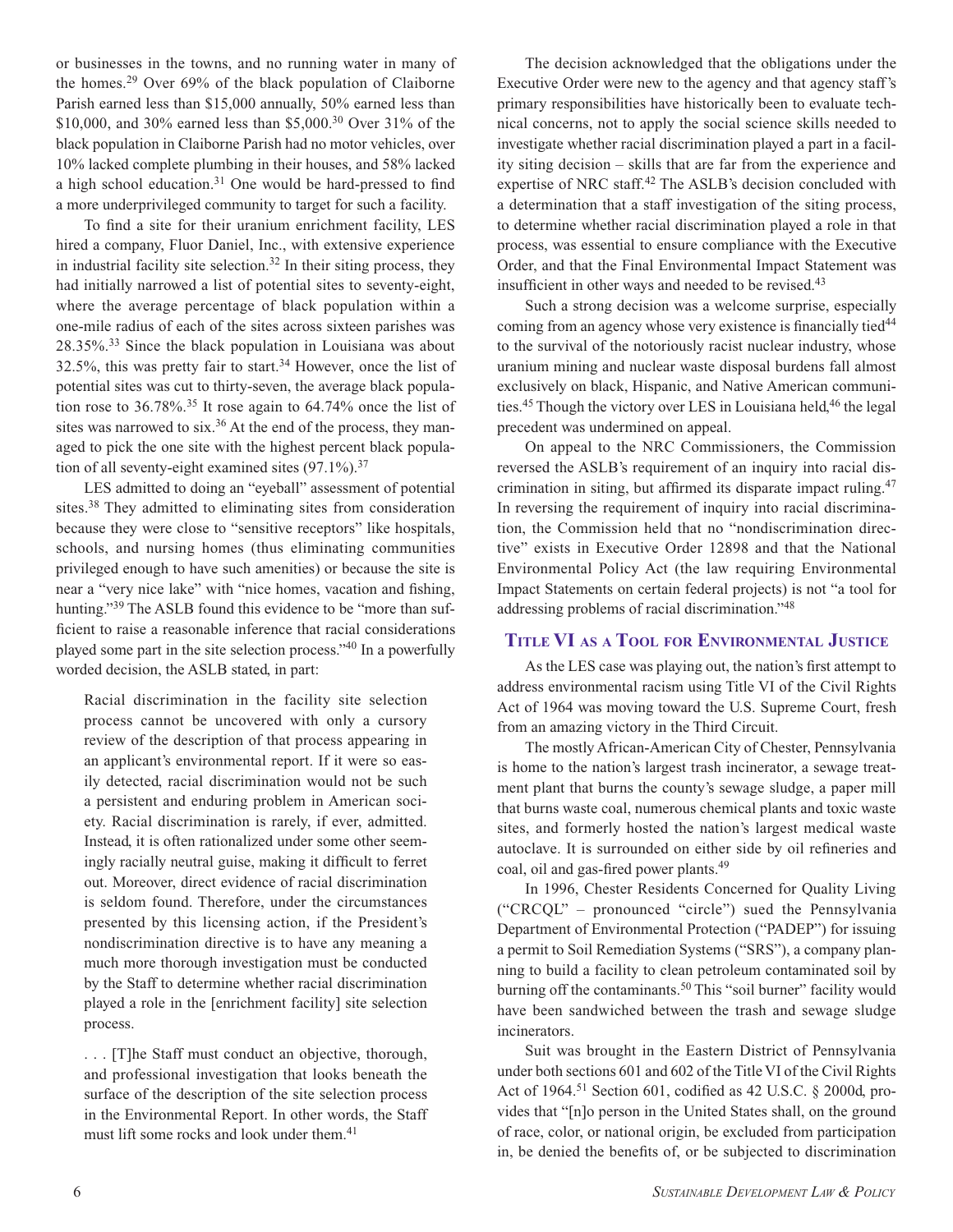under any program or activity receiving Federal financial assistance.52 Section 602, codified as 42 U.S.C. § 2000d-1, authorizes and directs agencies, such as the EPA, which provide financial assistance to state agencies like PADEP "to effectuate the provisions of § 2000d of this title . . . by issuing rules, regulations, or orders of general applicability which shall be consistent with achievement of the objectives of the statute . . . ."53

The complaint alleged that PADEP's grant of the permit violated: 1) § 601 of Title VI of the Civil Rights Act of 1964; 2) EPA's civil rights regulations promulgated pursuant to § 602 of Title VI; and 3) PADEP's "assurance pursuant to the regulations that it would not violate the regulations."54 The District Court quickly did away with the first cause of action, citing Supreme Court precedent that § 601 applies only to intentional discrimination and that CRCQL failed to allege that PADEP intentionally discriminated when granting the pollution permit to SRS.<sup>55</sup> The District Court dismissed the second and third claims on the basis that, while there is a private right of action under § 601, there is no such right under  $\S 602.^{56}$ 

In *Chester Residents Concerned for Quality Living v. Seif*, 57 the Chester residents appealed the ruling to the Third Circuit Court of Appeals, focusing only on the second cause of action: the core  $\S$  602 claim.<sup>58</sup> Establishing important precedent, the Third Circuit reversed the District Court's ruling.<sup>59</sup> The Third Circuit panel found that the District Court misread the U.S. Supreme Court's fractured ruling in *Guardians Ass'n v. Civil Service Commission of New York City*, 60 falsely assuming that it stood for the notion that there is private right of action under § 602.61

Instead, the Third Circuit recognized that the Supreme Court had since recognized that *Guardians* affirmed 1) that a private right of action exists under § 601 of Title VI, requiring plaintiffs to prove discriminatory *intent*; and 2) that agencies may validly promulgate discriminatory *effect* regulations under § 602.62 The ruling did not, however, decide the issue of whether there is a private right of action to enforce regulations promulgated under § 602.63 The Third Circuit stitched together two sets of opinions in *Guardians* to infer that a five-justice majority would support a private right of action under  $\S 602<sup>64</sup>$  A dissent by Justice Stevens (joined by Justices Brennan and Blackmun) concluded with a statement that the plaintiffs "only had to show that the respondents' actions were producing discriminatory effects in order to prove a violation of [the regulations]."65 Justices White, writing for the court, and Marshall, dissenting, both found it acceptable for a plaintiff to bring a discriminatory *effect* case under § 601, so the Third Circuit inferred that they would find the same acceptable under  $\S$  602.<sup>66</sup> This five Justice-majority inference wasn't enough for the Third Circuit to hold that *Guardians* is dispositive on the Chester case, since the Supreme Court had not spoken directly to the issue.<sup>67</sup>

With nothing dispositive in Supreme Court precedent, the Third Circuit looked at its own precedent.68 In doing so, it found that the District Court misread Third Circuit precedent in concluding that no private right of action exists under  $\S$  602 when, in fact, that case spoke only to whether a plaintiff must

*2012–2013* 7

exhaust administrative remedies under § 602 before bringing a suit directly under  $\S$  601.<sup>69</sup> With no precedent on the specific question, the Third Circuit applied its own three-prong test for determining when it is appropriate to imply private rights of action to enforce regulations and found that there *is* a private right of action under  $\S$  602.<sup>70</sup>

PADEP appealed to the U.S. Supreme Court.<sup>71</sup> By the time the case reached the highest court, PADEP had revoked the permit for SRS, the permittee whose permit challenge formed the basis of the case.72 Both sides, fearing unfavorable precedent, asked the Supreme Court to declare the case moot, but PADEP also asked the Supreme Court to vacate the Third Circuit decision, which – over the protest of CRCQL – the Supreme Court did.73 In a one-sentence decision, the case was vacated as moot with instructions to dismiss.<sup>74</sup> After all this effort, Chester residents had one less polluter to contend with, but impacted communities around the country were left again with no federal court precedent allowing a private right of action under Title VI for allegations of discriminatory effects against federally funded permitting agencies. Until Camden.

#### **Starting Over**

Some of the same Philadelphia attorneys involved in *Chester* found opportunity to start over, setting precedent in the same Circuit, across the river in Camden, New Jersey – a community with a very similar story to that of *Chester*. In 2001, (*Camden* I)75 was filed under similar theories as used in *Chester*. 76

Like Chester, South Camden's Waterfront South neighborhood is surrounded by toxic industrial threats.77 The South Camden lawsuit was over a permit granted by NJDEP to Saint Lawrence Cement ("SLC") for a facility that would grind blast furnace slag, exposing the community to fine particulate matter laden with toxic metals.<sup>78</sup>

In a lengthy, well-documented, and carefully thought-out opinion, the District Court sided with the South Camden residents, concluding that:

(1) The NJDEP's failure to consider any evidence beyond SLC's compliance with technical emissions standards, and specifically its failure to consider the totality of the circumstances surrounding the operation of SLC's proposed facility, violates the EPA's regulations promulgated to implement Title VI of the Civil Rights Act of 1964; and (2) Plaintiffs have established a prima facie case of disparate impact discrimination based on race and national origin in violation of the EPA's regulations promulgated pursuant to  $\S$  602 of the Civil Rights Act of 1964.79

As in *Chester*, the plaintiffs included a § 601 claim of intentional discrimination, but didn't back it up, focusing instead on their  $\S$  602 disparate impact discrimination claim.<sup>80</sup> After the Supreme Court vacated the Third Circuit's decision in *Chester*, the Circuit revisited the issue of whether there is an implied private right of action under § 602 of Title VI, finding in *Powell v.*  $Ridge<sup>81</sup>$  that such a right exists.<sup>82</sup>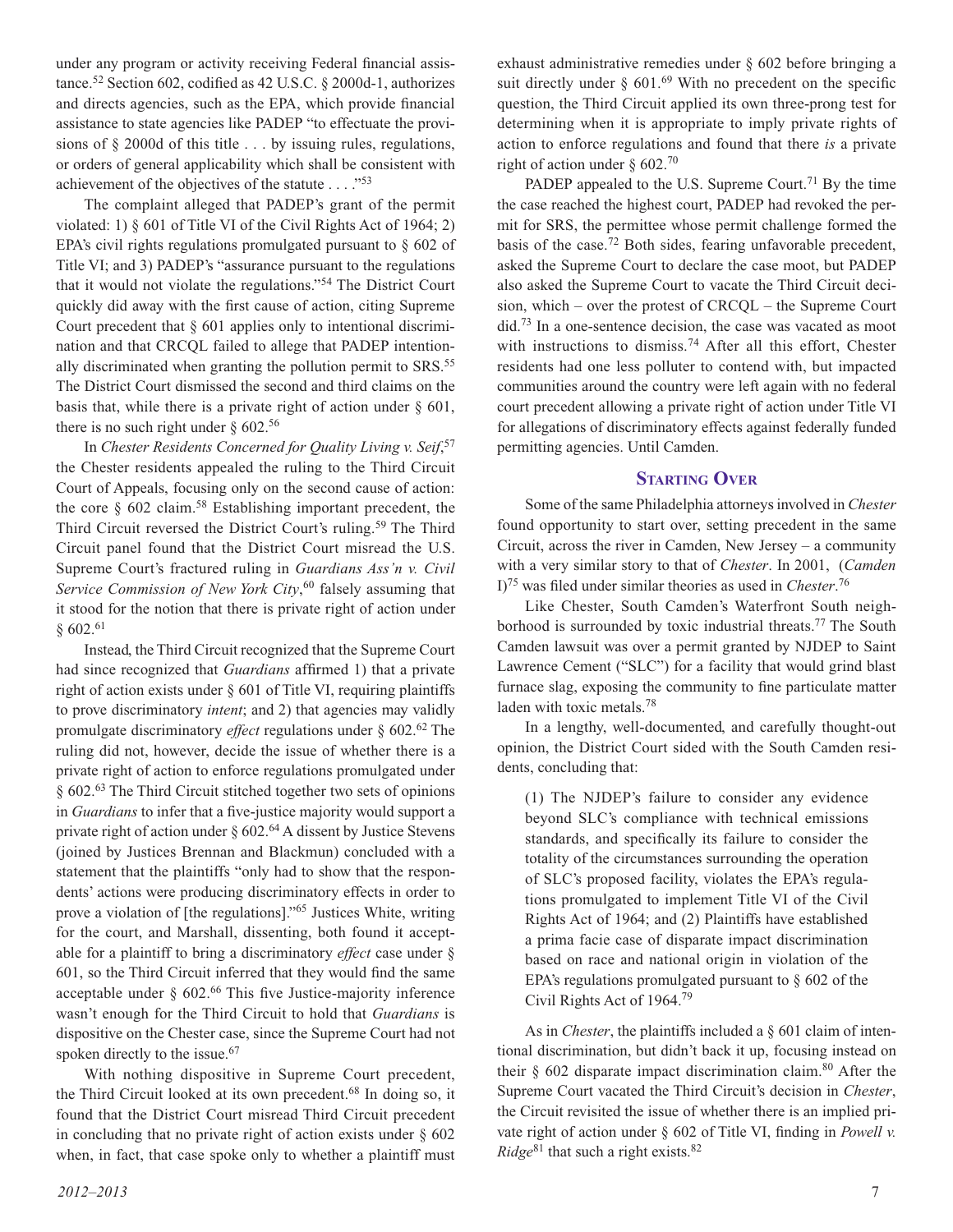That matter being settled law in the Circuit, the court moved on to rule on whether mere compliance with existing environmental laws and regulations is sufficient to meet the requirements of Title VI.<sup>83</sup> In other words, even if a corporate polluter would release pollution in amounts deemed acceptable, and permitted under environmental regulations, could that polluter still be found to be contributing to a violation of a community's civil rights under Title VI? This question strikes at the heart of what environmental justice activists have complained about for years. Environmental permitting agencies routinely give out pollution permits that are calculated to allow only a certain number of people to die of cancer. This permitting regime is widely criticized for not accounting for vulnerable populations (children, the elderly, fetuses, those with compromised immune systems) and for looking at only one chemical exposure at a time. The existing permitting regime does not factor in the increased chance of illness when one's community is surrounded by dozens of pollution sources, each exposing the community to a wide array of pollutants that can even interact with one another to magnify their health impacts.84 Industry and government officials pretend that an industrial facility that stays within its permit limits means that the facility is "safe" and thus not harming health. This is far from the truth.

As the District Court framed the issue in *Camden I*: "This case presents the novel question of whether a recipient of EPA funding has an obligation under Title VI to consider racially discriminatory disparate impacts when determining whether to issue a permit, in addition to compliance with applicable environmental standards."85 The court found that an agency *does* have such an obligation.<sup>86</sup> To reach this conclusion, the court looked at the fact that permitting agencies do not look at the cumulative effects of permitting multiple polluters in a single community.87 Since environmental laws and regulations are not yet up to this task, the court held that it is appropriate for this to be considered as part of a Title VI analysis in the permitting process.88

The District Court also looked closely at the issue of particulate matter (soot), since the EPA was in the process of adopting stricter regulations on fine particulate matter, known as PM-2.5.<sup>89</sup> Regulations in effect at the time only covered PM-10 (larger soot particles), but a substantial body of science showing major health impacts from the smaller PM-2.5 pollution caused the EPA to propose more stringent regulations.<sup>90</sup> At the time of the case, these PM-2.5 regulations were not in effect and NJDEP had no legal obligation to consider this sort of pollution in environmental permitting. However, the body of science showing harm existed and was enough to prod the EPA into regulatory action. The District Court held it relevant to consider the issue within the context of a Title VI disparate impact analysis.<sup>91</sup>

Environmental laws and regulations often take several decades to catch up to what science tells us about the threat of pollutants on health. This is largely due to the need for a "scientific consensus" to line up enough dead bodies before regulatory and political action against a pollutant is even possible, as well as the reality of corporate campaign contributions, lobbying, and lawsuits intended to block or delay implementation of new regulations. *Camden I's* novel "totality of the circumstances"<sup>92</sup> use of Title VI to shortcut the glacial environmental regulatory process and apply modern science to community health burdens is a huge benefit to impacted minority communities, but a dramatic threat to the economic interests of corporate polluters.

On April 19, 2001, three days before Earth Day, the United States District Court for the District of New Jersey granted a preliminary injunction to the South Camden plaintiffs.<sup>93</sup> The court vacated SLC's air pollution permits and enjoined the cement company from operating its proposed facility.<sup>94</sup> The court when on to stipulate operations could not commence until the NJDEP performed an appropriate adverse disparate impact analysis in compliance with Title VI to the satisfaction of the District Court.<sup>95</sup> The Earth Week celebration lasted five days.

#### **The Courts Close the Door on Environmental Justice**

On, April 24, 2001, two days after Earth Day, this victory came crashing down as the U.S. Supreme Court ruled on *Alexander v. Sandoval*. 96 The case had nothing to do with environmental matters, but did involve  $\S 602.^{97}$  The high court ruled that there is no private right of action under  $\S$  602, effectively shutting down any litigation over racially disparate impacts caused by federally-funded agencies, unless one can prove intent.98 The 5-4 majority opinion, written by Justice Scalia, focused on the idea that courts may no longer find that there is a private right of action to enforce federal law unless Congress intends such a right.99

When Title VI was enacted in 1964, the Court was in the habit of creating private rights of action and providing remedies as they found necessary to effectuate congressional purpose.<sup>100</sup> This practice was abandoned in 1975 when the Supreme Court created a test in *Cort v. Ash*, 101 setting forth four factors to determine whether Congress intended for a private right of action to exist under a statute:

- (1) whether the plaintiff is one of the class for whose benefit the statute was enacted;
- (2) whether there is any indication of legislative intent, explicit or implicit, either to create such a remedy or to deny one;
- (3) whether it is consistent with the underlying purpose of the legislative scheme to imply such a remedy for the plaintiffs; and
- (4) whether the cause of action is one traditionally relegated to state law.102

The *Sandoval* majority ignored most of the *Cort v. Ash* factors, focusing narrowly on part of the second factor where the Court stated: "We therefore begin (and find that we can end) our search for Congress's intent with the text and structure of Title VI."103 The majority pointed to *Touche Ross & Co. v. Redington* to back up their opinion that, "like substantive federal law itself, private rights of action to enforce federal law must be created by Congress."105 While the *Sandoval* majority failed to point this out, *Touche Ross* backs up their abuse of the *Cort v. Ash* factors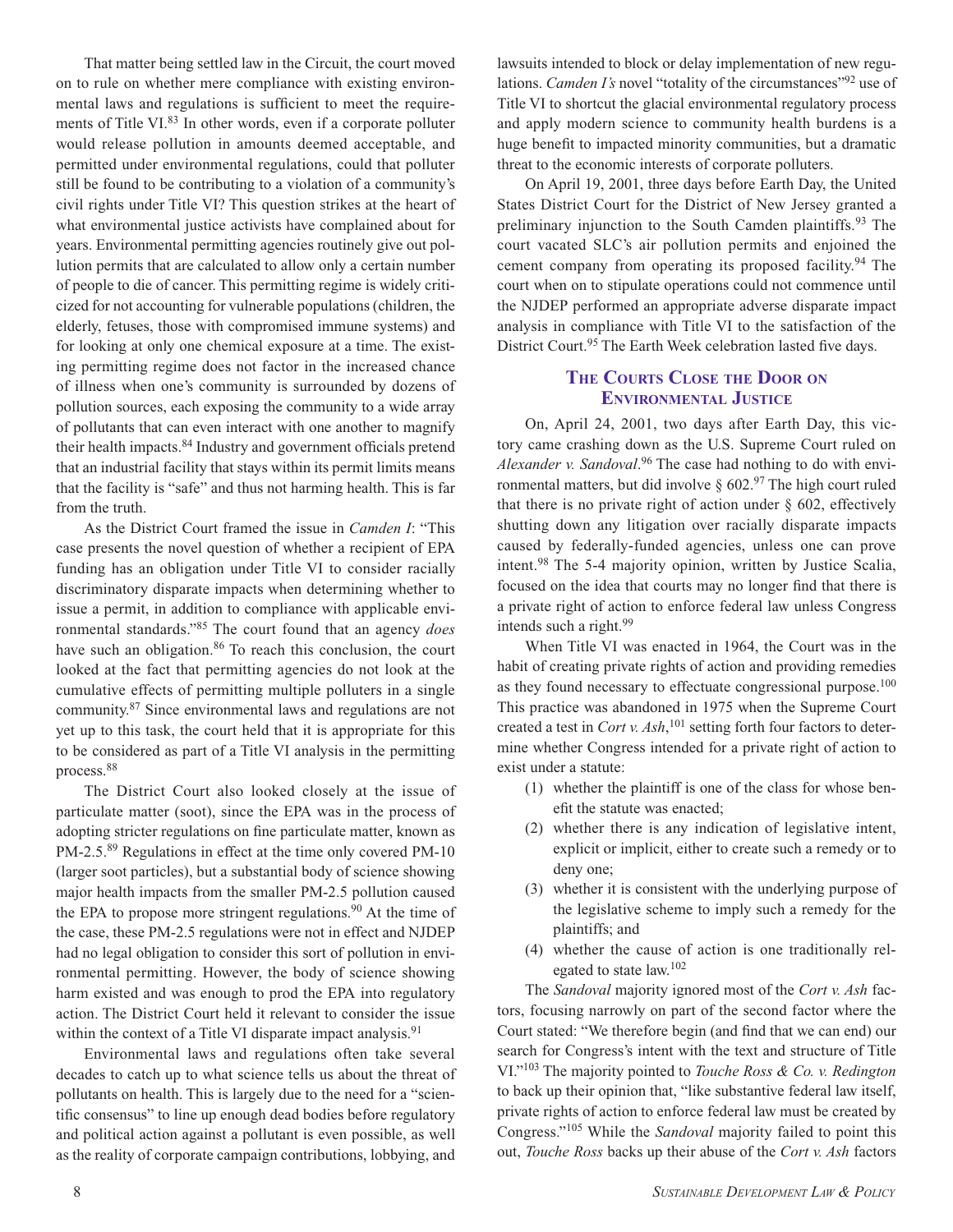by stating that the "Court did not decide that each of these factors is entitled to equal weight."106

The *Sandoval* majority concluded its *Cort v. Ash* analysis by holding that the "rights-creating" language in § 601 ("no person … shall … be subjected to discrimination") is not present in § 602 because § 602 "limits agencies to 'effectuating' rights already created by  $\S$  601," and that "the focus of  $\S$  602 is twice removed from the individuals who will ultimately benefit from Title VI's protection."107 Yet, as Justice Stevens pointed out in a dissenting opinion, it makes sense that there is no "rightscreating" language in § 602 since "it is perfectly obvious that the regulations authorized by § 602 must be designed to protect precisely the same people protected by  $\S 601$ ."<sup>108</sup>

In his dissent, Justice Stevens first pointed out that the question of a private right of action under § 602 should not even be before the Supreme Court, since not a single Court of Appeals has ruled that there is no such right.<sup>109</sup> He listed eleven cases in ten Federal Circuits where federal courts, all on the same page, supported a private right of action under  $\S$  602; a twelth case suggested that the question was still open. $110$ 

Second, Justice Stevens argued that the majority misinterpreted *Guardians*. He pointied out, as the Third Circuit did in *Chester*, that there were five justices supporting the notion that "private parties may seek injunctive relief against governmental practices that have the effect of discriminating against racial and ethnic minorities."111

Third, Justice Stevens argued that a proper analysis under *Cort v. Ash* supports the notion that there is an implied private right of action under  $\S$  602.<sup>112</sup> Clearly, there is no doubt that the plaintiff in a discriminatory impact case is one of the class for whose benefit the statute was enacted, and it is consistent with the underlying purpose of the legislative scheme to imply such a remedy for the plaintiffs. Justice Stevens documented that there was legislative intent – among proponents and opponents of the Civil Rights Act of 1964 – that Title VI included a private right of action for discriminatory impacts.113 The Supreme Court's decision in *Cannon v. University of Chicago*<sup>114</sup> found that Congress intended a private right of action to enforce both Title IX of the Education Amendments of 1972 (a gender discrimination statute modeled on Title VI, and expected to be construed the same way) and Title VI.<sup>115</sup> Justice Stevens pointed out that the analysis of *Cort* in *Cannon* "was equally applicable to intentional discrimination and disparate impact claims" and that *Cannon* was, in fact, a disparate impact case.<sup>116</sup>

Fourth, Justice Stevens argued that  $\S$  601 is not limited to intentional discrimination, in contradiction to the majority which claimed such a limitation was "beyond dispute".117 He dissected the Court's decisions in *Guardians* and *Regents University of California v. Bakke*118 and found that *Bakke* did not rule directly on the matter and that *Guardians* mistakenly assumed that *Bakke*  $did.<sup>119</sup>$ 

Most significant to the resolution of the Camden case is Justice Stevens' argument that there is still private right of action reaching § 602 under 42 U.S.C. § 1983.120 Section 1983 of the Civil Rights Act of 1871 imposes liability on anyone who, under

color of state law, deprives a person "of any rights, privileges, or immunities secured by the Constitution and laws."121 It is almost comical in that, for all the wrangling a private right of action under  $\S$  602, plaintiffs can still bring the same legal challenge by simply invoking § 1983 to enforce rights created by regulation, causing Justice Stevens to describe *Sandoval* as "something of a sport."<sup>122</sup>

The sporting continued in *Camden I* on April 24<sup>th</sup>, 2001. Sandoval had been decided that morning. That afternoon, the District Court asked the parties in *Camden I* to brief the following two questions: (1) whether the claim could be brought as an intentional discrimination claim under  $\S$  601 and (2) whether the § 602 claim could be maintained by invoking 42 U.S.C. § 1983, as Justice Stevens suggested.123 Perhaps for the first time in any federal court, the *Camden I* case raised the question of "whether the same disparate impact regulations which can no longer be enforced through a private right of action brought directly under § 602 of Title VI, can be enforced pursuant to 42 U.S.C. § 1983."124 The District Court upheld its April 19 decision and injunction, finding that the disparate impact discrimination claim can be brought under  $\S$  1983.<sup>125</sup>

As before, the victory was short-lived. The courtroom door shut to civil rights plaintiffs in *Sandoval* was to be one in a series of doors slamming shut, closing out opportunities for justice in the courts. On appeal in the Third Circuit addressed the question of whether a regulation can create a right enforceable through § 1983, in the absence of clear rights-creating language in the statute.126 Justice Stevens had argued in his *Sandoval* dissent that the courts should apply *Chevron* deference in such situations, allowing agencies to create rights in regulations when interpreting broadly-worded statutes, unless the regulations are an unreasonable interpretation of the statute.<sup>127</sup> The Third Circuit did not agree. They held that an administrative regulation could not create a right enforceable under § 1983 unless the right can be implied from the statute authorizing the regulation.<sup>128</sup> Using the Supreme Court's *Blessing v. Freestone* test<sup>129</sup> to see if the right can be implied from the regulation adopted under § 602 and enforced with 42 U.S.C. § 1983, they ruled that it could not.<sup>130</sup>

The "we won't find any rights you can enforce unless Congress clearly spelled them out for you" trend was made harder the following year, with a 2002 U.S. Supreme Court ruling in *Gonzaga Univ. v. Doe*. <sup>131</sup> *Gonzaga* made the *Blessing* test even harder to meet, requiring that Congress intend to create a federal right, not merely intend the statute to benefit the plaintiff.132 *Gonzaga* boldly states: "We now reject the notion that our cases permit anything short of an unambiguously conferred right to support a cause of action brought under  $\S$  1983."<sup>133</sup>

#### **The Fox Now Guards the Henhouse**

With this nail in the coffin of environmental justice litigation, the courts have basically said: If you can't prove the federallyfunded agency's discrimination is intentional, all you can do is to complain to the agency itself and ask them to hold themselves accountable. Asking the fox to guard the henhouse has been as fruitful as one might imagine.<sup>134</sup> About 250 Title VI complaints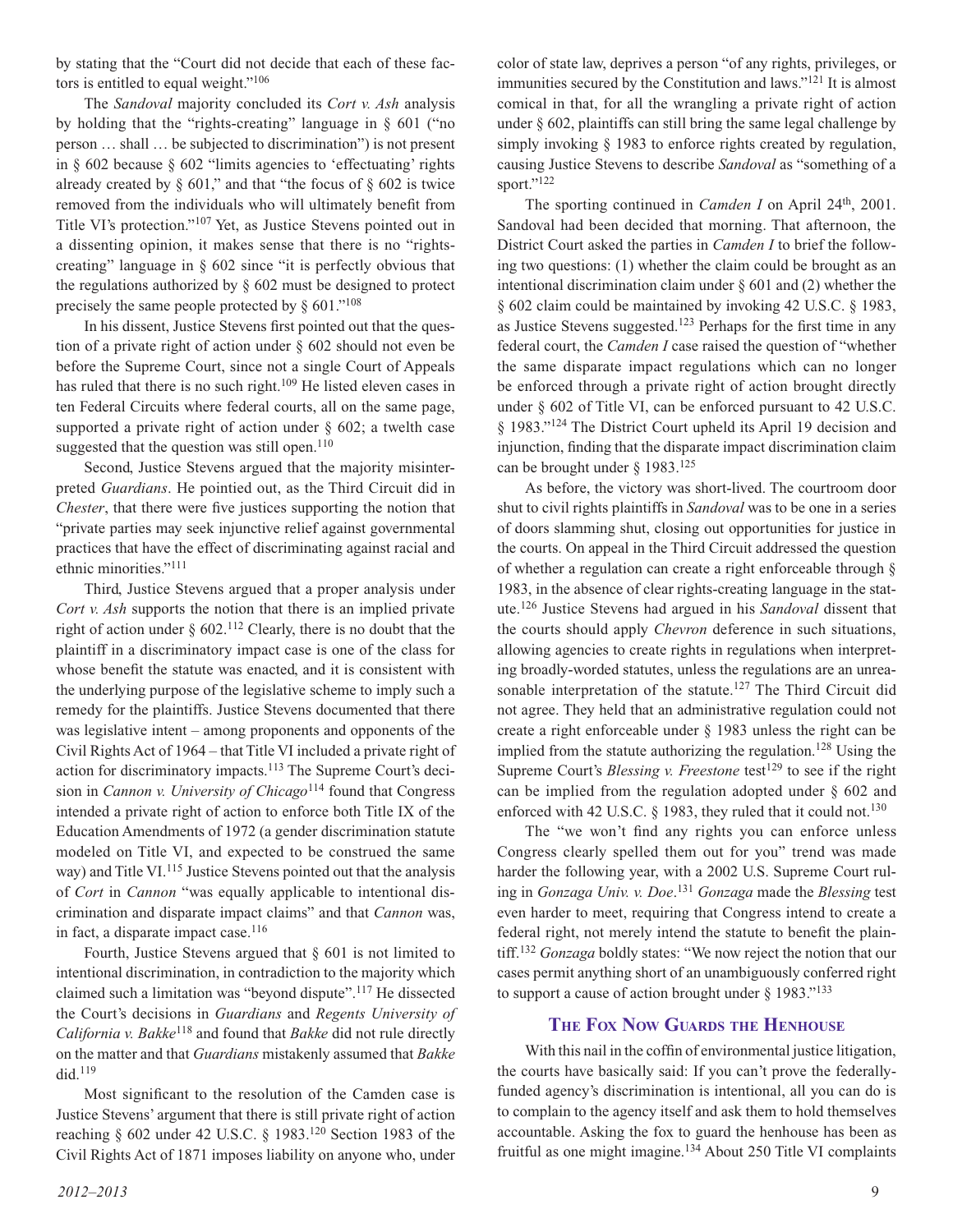were filed with the EPA's Office of Civil Rights from 1993 to 2011, the vast majority of which were dismissed or rejected.<sup>135</sup>

The EPA's first decision on a Title VI complaint was in 1998, ruling on a complaint against Michigan's environmental agency for permitting Select Steel to build a new steel mill in their predominantly African-American neighborhood of Flint, Michigan.<sup>136</sup> In their decision, the EPA found no discrimination.137 The EPA assumed that the proposed steel mill would be in compliance with environmental laws, and held that complying with environmental laws means that there would be no "adverse effect" on the community.<sup>138</sup> The EPA further held "[i]f there is no adverse effect from the permitted activity, there can be no finding of a discriminatory effect which would violate Title VI and EPA's implementing regulations."139

The EPA's position in their *Select Steel* decision is that there can be no violation of Title VI of the Civil Rights Act because there is no violation of environmental laws.140 This contradicts the Department of Justice's interpretation that civil rights laws are independent and that compliance is evaluated in light of anti-discrimination requirements.141 It also contradicts common sense, since environmental laws are designed to allow certain levels of pollution – usually without factoring in other nearby sources of pollution – and allowable pollution levels are often based on what is technically and economically possible for an industry to achieve, not on what levels are healthy for the community. The inevitable "adverse" affects on health can surely have a discriminatory effect, even if pollution levels are within permitted limits, as the District Court in *Camden* recognized.142

Even when you win, you lose. In August 2011, the EPA finally issued an investigative report on a 1999 Title VI complaint filed over disparate impacts of methyl bromide pesticide spraying near grade schools predominantly serving Latino children in California.143 In the only case where the EPA ever found a violation of Title VI,  $^{144}$  it failed to provide a meaningful remedy.<sup>145</sup> After 12 years of delays, the EPA secretly negotiated a settlement with the California Department of Pesticide Regulation, without involving the plaintiffs, and settled for additional monitoring of methyl bromide near schools, and "outreach" by the Department of Pesticide Regulation.<sup>146</sup> The plaintiffs, and all future school children won no real relief from this decision. The EPA is supposed to withhold federal funding when it finds Title VI violations.147 Settling in secret for crumbs when it finds its first violation is not promising.

The Obama White House and EPA Administrator, Lisa Jackson, while claiming to take environmental justice and civil rights seriously, have permitted this awful decision under their watch.<sup>148</sup> EPA's latest decision, in August 2012, confirms that EPA – even under presumably favorable political leadership – is not a place to find justice. The Center for Race, Poverty and the Environment had to sue the EPA to finally get the agency to decide on a case filed eighteen years earlier, in 1994.<sup>149</sup> Only when the court imposed a deadline on the EPA, did the EPA finally act on complaint – by dismissing it.<sup>150</sup> The complaint alleged discrimination with regard to the fact that all three of California's hazardous waste landfills are in low-income Latino

communities.151 The EPA absolved the federally-funded state agency that permitted the facilities because they were not actually involved in siting the facilities.<sup>152</sup> Such an interpretation is quite dangerous, since state permitting agencies rarely pick the sites, but do decide whether to grant permits for where corporations seek to build polluting facilities. Stunningly, the EPA also found that the three hazardous waste landfills did not harm public health despite unexplained birth defect clusters and high infant mortality rates.<sup>153</sup> In coming to this conclusion, the EPA failed to evaluate the impact of diesel trucks coming to the facilities, even though the agency had awarded a California group, Greenaction, a grant to work with one of these communities specifically on diesel pollution issues.<sup>154</sup>

Such twelve to eighteen year delays are not uncommon. The EPA is required to accept for investigation or deny a Title VI complaint within 20 days, and within 180 days of accepting one, must issue preliminary findings from its investigation.155 However, many complaints have languished fifteen years or more without any agency response.<sup>156</sup> In 2003, the U.S. Commission on Civil Rights found that the EPA lacked an effective system for investigating the growing backlog of complaints.157 In 2009, the Ninth Circuit Court of Appeals ruled against the EPA in the first case related to the backlog of Title VI complaints, noting a "consistent pattern of delay by the EPA" and that the delays in that case "appear, sadly and unfortunately, typical of those who appeal to [the EPA] to remedy civil rights violations."<sup>158</sup> In 2011, a Deloitte Consulting LLP report on the EPA's Office of Civil Rights showed that their backlog problems continue.159

#### **"Environmental Justice" L gislation**

After several years of frustration with courts refusing to hear environmental racism claims on the merits and the EPA failing to respond to Title VI complaints, some environmental justice activists have sought to legislatively "fix" *Sandoval*. In 2006, Senator Menendez (D-NJ) introduced S. 4009, the Environmental Justice Enforcement Act of 2006.160 In 2008, on the seventh anniversary of the *Sandoval* ruling, Senator Menendez reintroduced the bill as S. 2918, and Congresswoman Solis (D-CA) introduced the same, as H.R. 5896.<sup>161</sup> The legislation has not been reintroduced in either the 111th or 112th Congress (2009-2012).

The Environmental Justice Enforcement Act essentially overturns key findings in *Sandoval* and a whole string of cases preceding it by creating a clear statutory right to sue for disparate impacts under  $\S$  601.<sup>162</sup> Section 601 would be amended so that a recipient of federal funds accused of discriminatory impact may only escape liability if they can "demonstrate that the challenged policy or practice is related to and necessary to achieve the nondiscriminatory goals of the program or activity alleged to have been operated in a discriminatory manner."163 A plaintiff may also prove discrimination by demonstrating that a less discriminatory alternative policy or practice exists, and that the recipient of federal funds refuses to adopt such alternative policy or practice.164 The legislation also clearly spells out rights to recovery.165 Plaintiffs bringing claims based on disparate impact may recover equitable relief, attorney's fees (including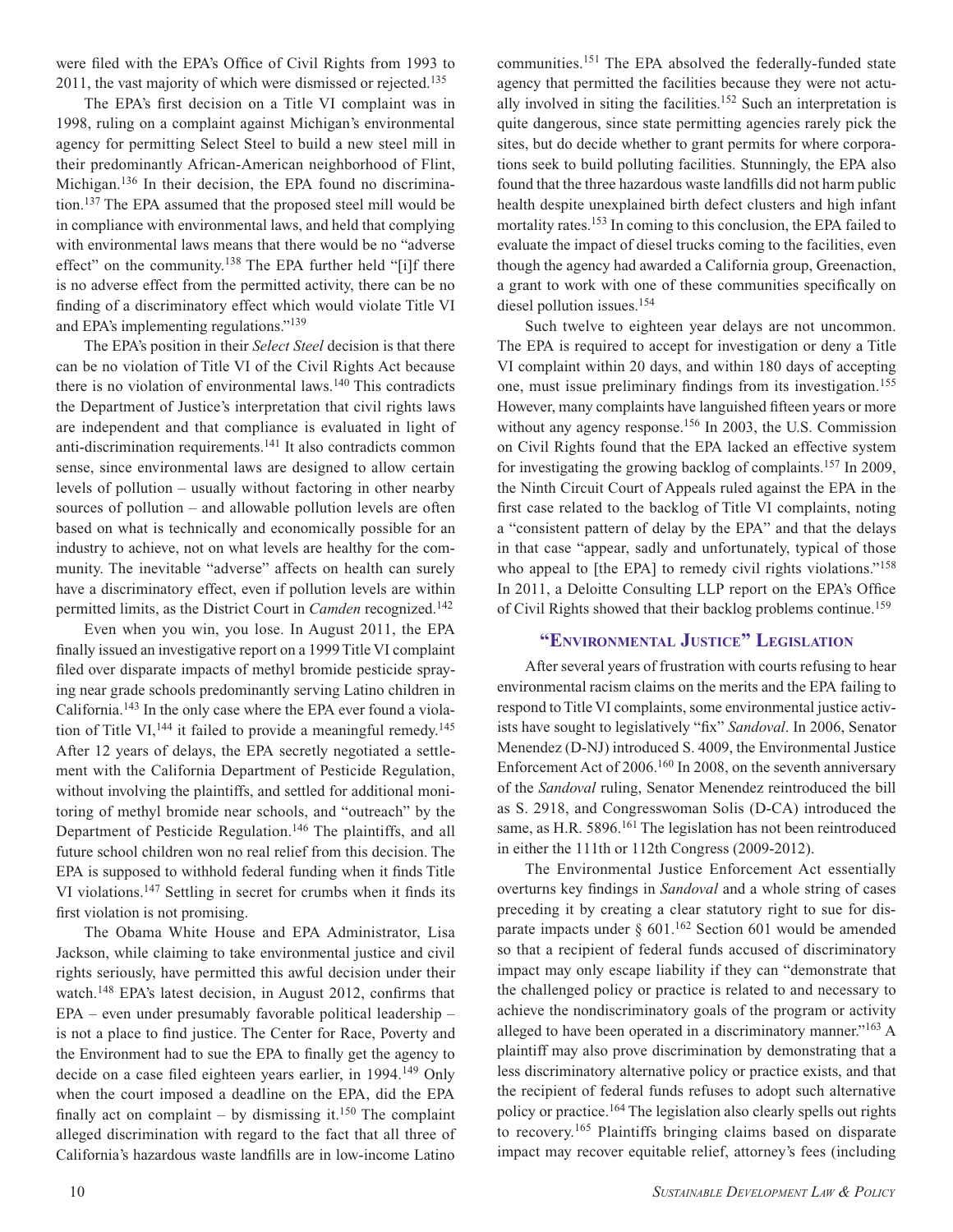expert fees), and costs.<sup>166</sup> Those bringing claims of intentional discrimination may also recover compensatory and punitive damages, though punitive damages are not available against governmental bodies.167

While framed as an environmental justice bill, the Environmental Justice Enforcement Act is not limited to environmental claims. It would reopen doors to private disparate impact claims of any sort that are "on the basis of race, color or national origin."168 Perhaps if the rest of the civil rights movement were aware of this, or if the Obama Administration's actions were as serious about combating discrimination as his words, the legislation would have been reintroduced and made more of a priority.

While passage of the Environmental Justice Enforcement Act would be a huge victory for civil rights, its impact on achieving environmental justice would be fairly small in the big picture. It is hard for most community groups to bring Title VI cases without free legal help, which the groups in *Chester* and *Camden* had. The number of communities that can bring claims is also limited, since such cases are only likely to succeed where there are blatant racial disparities,

*Since Title VI provides no protection for class discrimination, many impoverished and heavily impacted communities … are left without legal protection.*

comparable to *Chester* and *Camden*. Many other "environmental justice" communities don't share such stark demographic disparities, and some are likely to be seen as arguable, such as where major polluting facilities are planned in poor, rural white areas adjacent to prisons housing mostly racial minorities, as is the case in a community near Gilberton, Pennsylvania.<sup>169</sup> Since Title VI provides no protection for class discrimination, many impoverished and heavily impacted communities, like those suffering in West Virginia's mountaintop removal mining regions, are left without legal protection. Some have argued that the future direction of environmental justice law needs to include protections for victims of economic discrimination.<sup>170</sup>

Even with a private right of action on race and class discrimination, the legal tool lends itself to a one facility at a time, one community at a time, solution. With the systematic onslaught of pollution and unnecessary industries, it would be more appropriate for the environmental justice movement to be pushing for broader policy-level changes, not unlike the Environmental Justice Enforcement Act's "prove discrimination by demonstrating that a less discriminatory alternative policy or practice exists" idea – but one where people could sue if the government permits a company to operate a technology where a less polluting alternative technology or practice exists. Currently, under the National Environmental Policy Act,<sup>171</sup> certain federally

funded or sponsored projects must do an Environmental Impact Statement that is supposed to include an analysis of alternatives, but there is no requirement that the project proponents actually adopt any of the better alternatives they write up in the impact statement.<sup>172</sup>

Until we see the day when these broader policies are politically possible, we must take advantage of every opportunity to protect every community from environmental harm – especially those that are made easy targets because of actual or perceived political powerlessness. A renewed Title VI would be a weak tool toward "justice." A wave of lawsuits would, at best, start to redistribute environmental harms, with some polluting proj-

> ects turning their sights on communities with a larger white population. Any distributional equity would mostly pertain to locating new polluters, as such litigation isn't likely to dislodge and relocate existing industries.

> When corporate polluters are chased out of a community, most give up after targeting one or two other communities. Some are more persistent. In 1998, a company named PhilPower Corporation sought to build a wood waste incinerator in

Delaware.<sup>173</sup> They targeted one community after another – ultimately targeting six communities.174 Most were communities of color, but when they tried to set foot in a suburban white community, that was enough to get state legislation moving that ultimately banned incinerators statewide in 2000.<sup>175</sup>

This is an ideal example of where equity can be a step toward justice. However, more typical examples from other, more famous, environmental justice battles didn't turn out so well. In the LES example, the company tried three more times, twice in whiter communities in Tennessee, where they were defeated both times, and ultimately landed in a low-income, forty-five percent Hispanic community in New Mexico.<sup>176</sup> While this is more "equitable" than the company's initial target, it is still environmental racism and it will still do grave harm to the environment and the people who live in the region. Another notorious example, well-known in the environmental justice movement, is that of Shintech – a Japanese company that sought to built a PVC plastics factory in Convent, Louisiana, in a region known as "cancer alley" due to the high concentration of petroleum refineries, chemical, and plastic production facilities.<sup>177</sup> While the battle against Shintech stopped them from locating in Convent, they ultimately got a facility built – albeit smaller – in a largely white community in another county in the region.<sup>178</sup>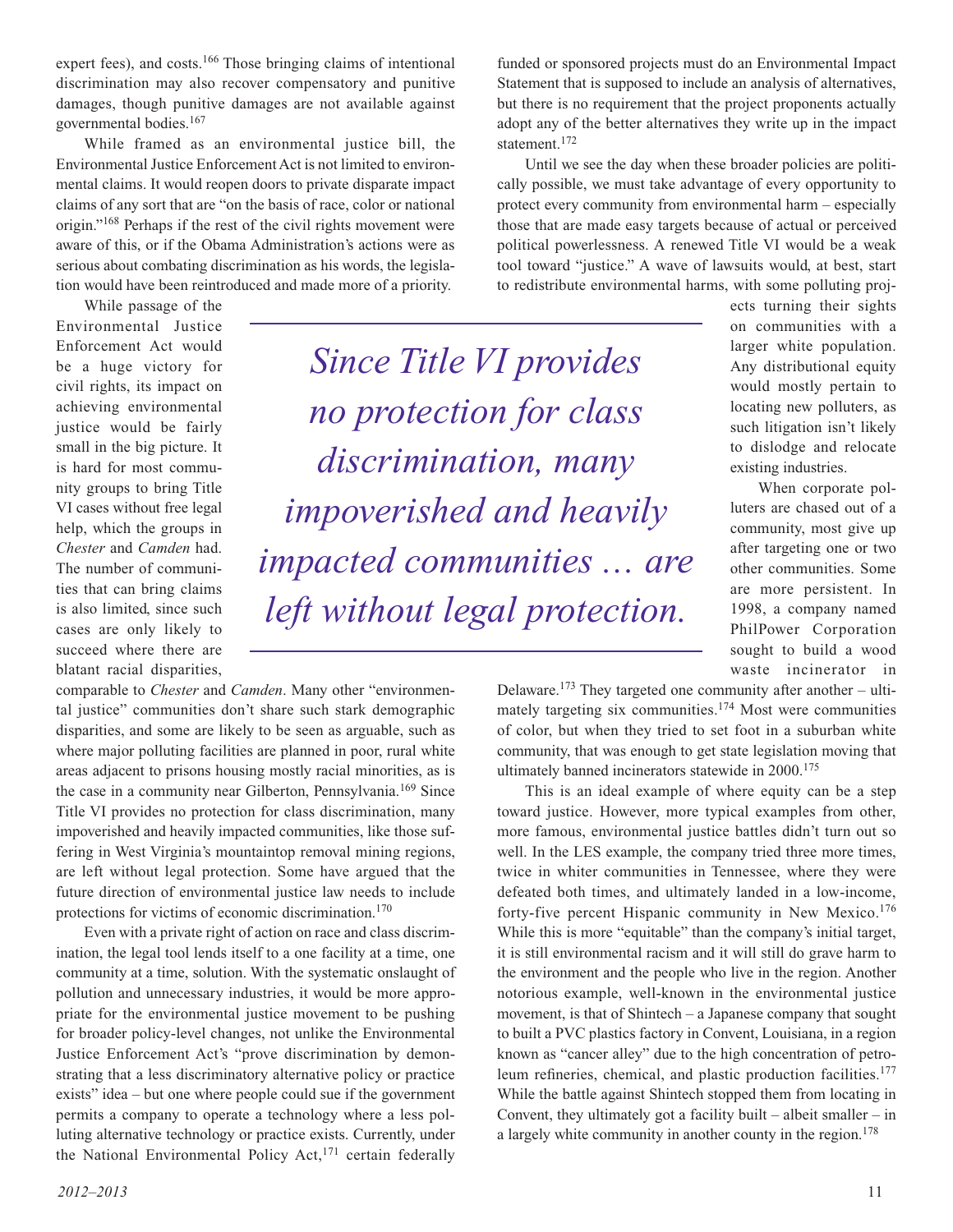#### **Environmental Equity is Impossible**

Given unequal routes of exposure to toxic pollutants, even those released in white communities disproportionately impact people of color. Some racial minorities consume more fish and thus suffer higher exposure to toxic mercury, dioxins and PCBs.179 Dioxins and PCBs travel quite far, accumulating at the Earth's poles. Indigenous people living in the Arctic Circle subsist necessarily on a diet heavy in animal fat, where these toxins accumulate at high doses, with one of the largest sources having been a trash incinerator in an environmental justice community in Harrisburg, Pennsylvania. In both cases, the racially disparate exposures would occur even if every smokestack were in a nearby affluent white community, as the pollutants (and fish) travel before the uneven exposures are felt.

Water fluoridation is another example where toxic exposure is inherently unequal. While urban communities are most often fluoridated, disproportionately exposing people of

some risk (such as recycling facilities, where the siting should be made more equitable and the impacts should be insolated from residential land uses).

Given this, it does not make sense to pose legislative solutions in terms of environmental justice. Most "environmental justice" policies have actually been "equity" policies weakly designed to redistribute harms. Such policies usually just focus on increased "public involvement," but some aim to establish protocols that discourage agency permitting of new polluting facilities in designated "environmental justice" communities.

While it's good to discourage the concentration of new polluters where existing polluters are already concentrated – mainly low-income communities and communities of color – it hardly goes far enough. There is still the matter of existing polluters, and no one has seriously proposed uprooting industries in order to relocate some in wealthy, white suburbs. Clearly, that would

*If there were economic resources (and political will) to relocate polluting industries, then those funds would be better put into replacing the polluting technology with non-pollution alternatives.*

color to the hazardous chemicals used, the chemicals – even within the same community –impact people of color more than whites. Fluoride helps the body absorb lead, which affects the brain in ways that diminish IQ and contribute to learning disabilities, violent behavior and increased likelihood of cocaine addiction. The fluoride-induced increase in lead exposure is most pronounced in blacks, and also affects Hispanics more than whites.<sup>180</sup>

#### **CONCLUSION**

The "environmental equity" goal of redistributing harms is not only impossible, but is largely undesirable. For the worst environmentally harmful industries, such as nuclear reactors, combustion-based power plants, incinerators, and the like there are alternatives that are generally cheaper, zero-emission, and which produce far more jobs. For these types of harmful industries, it's proper to say "Not in Anyone's Backyard." Such a position fits with the Principles of Environmental Justice.

The equity concept only belongs to bringing fairness in the distribution of socially beneficial things (such as access to parks and public transit, or availability of fresh produce in urban "food deserts" – each of which have been tackled as environmental justice issues), and in socially necessary facilities that carry prove politically impossible, and any such effort, even if legal, would be economically ridiculous and politically divisive. If there were economic resources (and political will) to relocate polluting industries, then those funds would be better put into replacing the polluting technology with non-pollution alternatives. It is more strategic to help more privileged communities understand how they are also affected by pollution, and to use that awareness to create a solidarity to work toward broader solutions.

Policies designed to redistribute beneficial things (parks, groceries, access to public transit, health care, schools...) are good and can be honestly framed as equity policies. A law designed to ensure equitable enforcement of environmental laws would be most helpful, and would also fairly fall in the "equity" realm.

Policies that are truly about environmental justice are unlikely to be framed in such terms, as they would look like laws that help everyone by transitioning from various polluting practices to clean ones. Examples include laws replacing toxic chemicals with safe alternatives, banning incineration, or removing dirty energy subsidies. Such laws would most help the communities of color who suffer the disproportionate impacts, but the laws themselves would not need to be framed in terms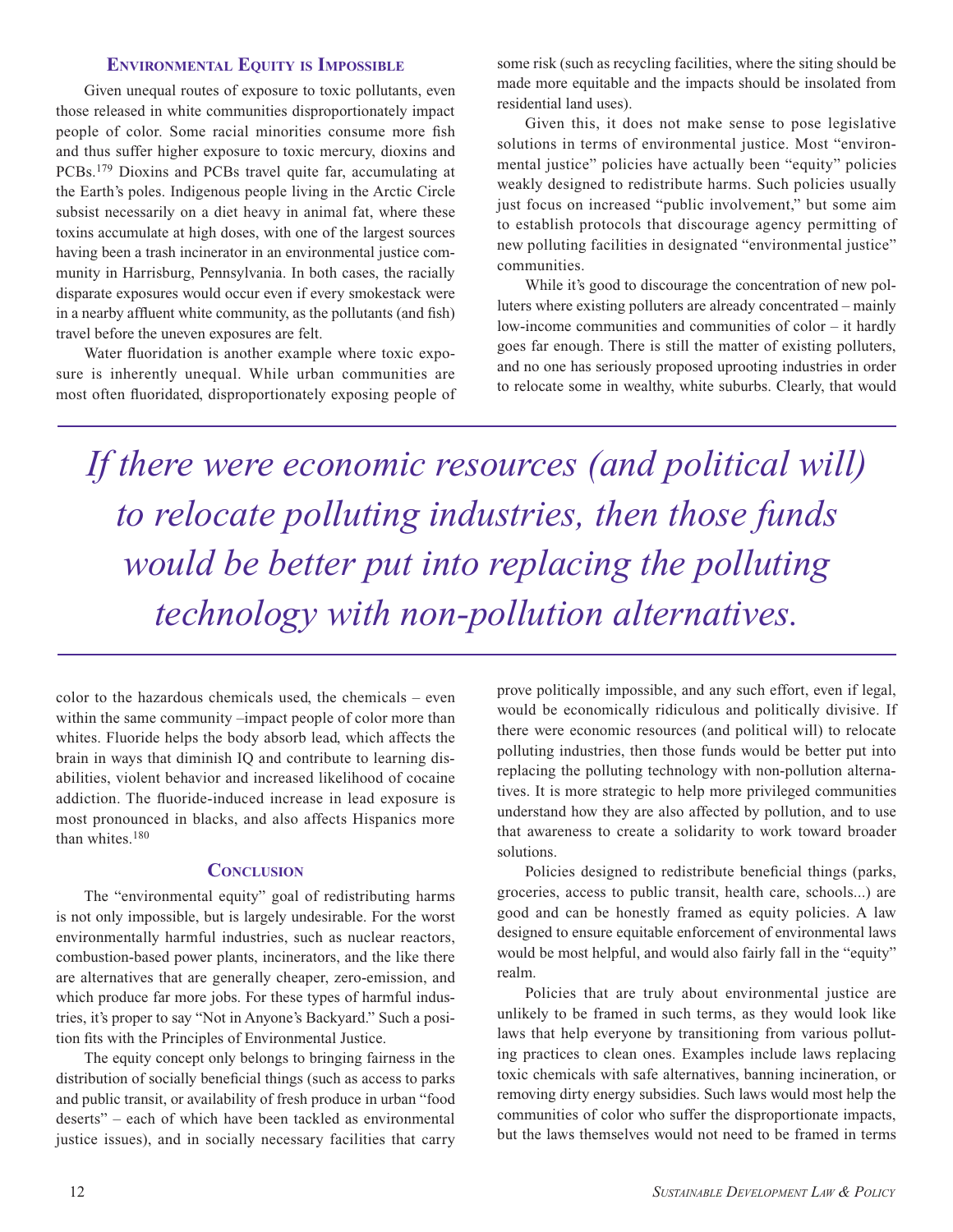of environmental justice or with any race-based language. This is just as well, and advisable, considering the misguided "colorblind" approach that courts have taken with such issues as affirmative action.

As we sharpen legal tools to achieve environmental justice for all, we must not sell short and settle for equity of harms disguised as justice. As Martin Luther King, Jr. knew, injustice anywhere is a threat to justice everywhere.<sup>181</sup> 使り

### Endnotes: Legal Tools for Environmental quity vs. Environmental Justice

<sup>1</sup> For the full-length version of this article, see www.ejnet.org/ej/ejlaw.pdf<br> $\frac{1}{2}$  Funivers were little in History Arrows http://www.grajoonline.org/ <sup>2</sup> *Environmental Justice- History*, Avoice, http://www.avoiceonline.org/ environmental/history.html (last visited Nov. 20, 2012).

<sup>3</sup> *See generally* Robert D. Bullard et al., *Toxic Wastes and Race at Twenty: Why Race Still Matters After All These Years*, 38 EnvTL. L. 371, 373-77 (2008) (tracing the history of environmental justice from the 1987 United Church of Christ study, *Toxic Wastes and Race in the United States*, through this new study in 2007); ROBERT D. BULLARD ET AT., TOXIC WASTES AND RACE AT TWENTY: 1987-2007 (2007), *available at* http://www.ejnet.org/ej/twart.pdf; Bradford C. Mank, Environmental Justice and Title VI: Making Recipient Agencies Justify Their Siting Decisions, 73 TUL. L. REV. 787, 790 n.1 (1999) (compiling a list of studies dating to 1983). Additional studies available at: http://www.ejnet.org/ej/. <sup>4</sup> *See* Mank, *supra* note 3, at 792 (concluding in the review of many studies

that "there is credible evidence that minority groups experience significant discrimination in some areas of the country").

<sup>5</sup> *See* Bradford C. Mank, *Environmental Justice and Discriminatory Siting: Risk-*Based Representation and Equitable Compensation, 56 OHIO ST. L.J. 329, 334-40 (1995) (examining studies on siting of waste sites and citing many that conclude that race is a more significant indicator of siting than socioeconomic factors).

See ENVIRONMENTAL STUDIES CAPSTONE, SWARTHMORE COLLEGE, MAPPING ENVIRONMENTAL JUSTICE IN DELAWARE COUNTY 20 fig.5, 21 fig.6, 22 fig.7, 23 fig.8, 24 fig.9 (2006), *available at* http://www.ejnet.org/chester/delco-swat.pdf (displaying data on geographic distribution of race, education, unemployment, and age with respect to air and water pollution); *Distribution of Environmental Burdens in Delaware County*, scorecard http://www.scorecard.org/community/ ejsummary.tcl?fips\_county\_code=42045#dist (last visited Jan. 17, 2013) (comparing distribution of environmental burdens by race, income, poverty, childhood poverty, education, job classification, and home ownership and showing that the ratio of burden is higher based upon race than any other indicator).

J. STEPHEN POWELL, CERRELL ASSOC., POLITICAL DIFFICULTIES FACING WASTE-TO-ENERGY CONVERSION PLANT SITING, STUDY FOR THE CALIFORNIA WASTE Management Board 1, 4-6 (1984), http://www.ejnet.org/ej/cerrell.pdf (failing to specifically mention racial criteria, but this study, aimed to help the state site 43 trash incinerators, spelled out numerous other criteria for communities "more" or "less" likely to resist siting of "major facilities" like trash incinerators; of the three that were ultimately built, all were in low-income Hispanic communities). In another example, Epley Associates, hired in North Carolina to help site a nuclear waste dump, did a window-survey of communities and suggested that specific communities be considered or not based on race and class factors. *See* Environmental Research Foundation, *Nuclear Industry Discovers Solution to Waste Problem: Bribery and Deception*, Rachel.org (Nov. 26, 1991), http:// www.rachel.org/?q=en/node/4191; *see also* Michael Heiman, *Waste Management and Risk Assessment: Environmental Discrimination through Regulation*, 17 URBAN GEOGRAPHY 400 (1996).

FIRST NAT'L PEOPLE OF COLOR ENVTL. LEADERSHIP SUMMIT, THE PRINCIPLES OF Environmental Justice (1991), http://www.ejnet.org/ej/principles.pdf [Hereinafter Principles of Environmental Justice].

Id. (setting an agenda that stood for human rights, democratic community decision-making, education, women's and workers' rights, and health care, while standing against imperialism, militarism, corporate abuses, and toxic and nuclear production).

<sup>10</sup> U.S. GEN. Accounting Office, GAO/RCED-83-168, Siting of Hazardous WASTE LANDFILLS AND THEIR CORRELATION WITH RACIAL AND ECONOMIC STATUS OF Surrounding Communities (1983), http://www.gao.gov/products/RCED-83-168 (last visited Jan 17, 2013).

<sup>11</sup> *Id*. at 1.

<sup>12</sup> *Environmental Justice – History*, *supra* note 2.

<sup>13</sup> *Environmental Justice – Basic Information*, ENVTL. PROT. AGENCY, http:// www.epa.gov/environmentaljustice/basics/ejbackground.html (last visited Jan. 17, 2013).

<sup>14</sup> Marianne Lavelle & Marcia Coyle, *Unequal Protection: The Racial Divide in Environmental Law*, Nat'l L.J., Sept. 21, 1992, at S2, http://www.ejnet.org/ ej/nlj.pdf (last visited Jan. 17, 2013).

<sup>15</sup> *Environmental Justice – Frequently Asked Ouestions*, ENVIL. PROT. AGENCY, http://web.archive.org/web/20100408215551/http://www.epa.gov/compliance/ ej/resources/faqs/index.html (last visited Nov. 20, 2012).

 $\frac{16}{17}$  *Id.* <sup>17</sup> *Environmental Justice – History*, *supra* note 2; Heiman, *supra* note 7, at 418, n. 13.

<sup>18</sup> PRINCIPLES OF ENVIRONMENTAL JUSTICE, *supra* note 8.<br><sup>19</sup> See Emvironmental Justice, *Rasic Information*, sup

<sup>19</sup> *See Environmental Justice – Basic Information*, *supra* note 13 (conflating the terms justice and equity).

<sup>20</sup> *Id*. (emphasis added).

<sup>21</sup> At three "environmental justice" meetings held in Pennsylvania, that this author is personally familiar with, two of them (in Philadelphia and Harrisburg) involved such poor community outreach that no one in the community showed up to speak, and in Erie, Pennsylvania, where the world's largest tire incinerator was proposed next to housing projects in the city, the "environmental justice" meeting was held—not at the high school within walking distance, where the polluter held its initial meeting—but at a suburban school five miles away, where no one in the nearby community of color managed to attend.

<sup>22</sup> Exec. Order No. 12898, 3 C.F.R. 859 (1994), *reprinted as amended in* 42 U.S.C. § 4321 (2011), http://www.archives.gov/federal-register/executiveorders/pdf/12898.pdf.<br>
<sup>23</sup> *Id* 88.1-102.1-10

- <sup>23</sup> *Id*. §§ 1-102, 1-103, 3-301, 5.
- <sup>24</sup> *Id*. § 6-609.
- <sup>25</sup> 45 N.R.C. 367 (1997).
- $\frac{26}{27}$  *Id.* at 371.
- $\frac{27}{28}$  *Id.* at 370.
- *Id.* at 371.
- <sup>29</sup> *Id*.
- <sup>30</sup> *Id*.
- $\frac{31}{32}$  *Id.*
- $\frac{32}{33}$  *Id.* at 376-78.
- <sup>33</sup> *Id*. at 392.
- <sup>34</sup> *Louisiana*, U.S. Census Bureau, http://factfinder2.census.gov/bkmk/

table/1.0/en/DEC/00\_SF1/DP1/0400000US22 (last visited January 15, 2013).  $^{35}$  45 N.R.C. at 371.

- 
- $rac{36}{37}$  *Id.*
- $\frac{37}{38}$  *Id. Id.* at 395.
- 
- <sup>39</sup> *Id*. at 387-88.  $\frac{40}{41}$  *Id.* at 391.
- <sup>41</sup> *Id*.
- 
- $\frac{42}{43}$  *Id.* at 391-92. *Id.* at 412.
- <sup>44</sup> Approximately 90% of the Nuclear Regulatory Commission's funding is legally mandated to come from fees assessed to nuclear facility operators, creating the incentive for Commission staff to keep the industry open if they are to keep their jobs. *See License Fees*, NRC.gov, http://www.nrc.gov/about-nrc/ regulatory/licensing/fees.html (last visited Mar 14, 2013).

<sup>45</sup> *See, e.g.*, *Radioactive Racism: The History of Targeting Native American Communities with High-Level Atomic Waste Dumps*, Pub. Citizen, http://www. citizen.org/documents/radioactiveracism.pdf (last visited Nov.20, 2012) (documenting incidents which indicate that Native Americans have "disproportionately borne the brunt of the impacts from the nuclear fuel chain over the past 60 years").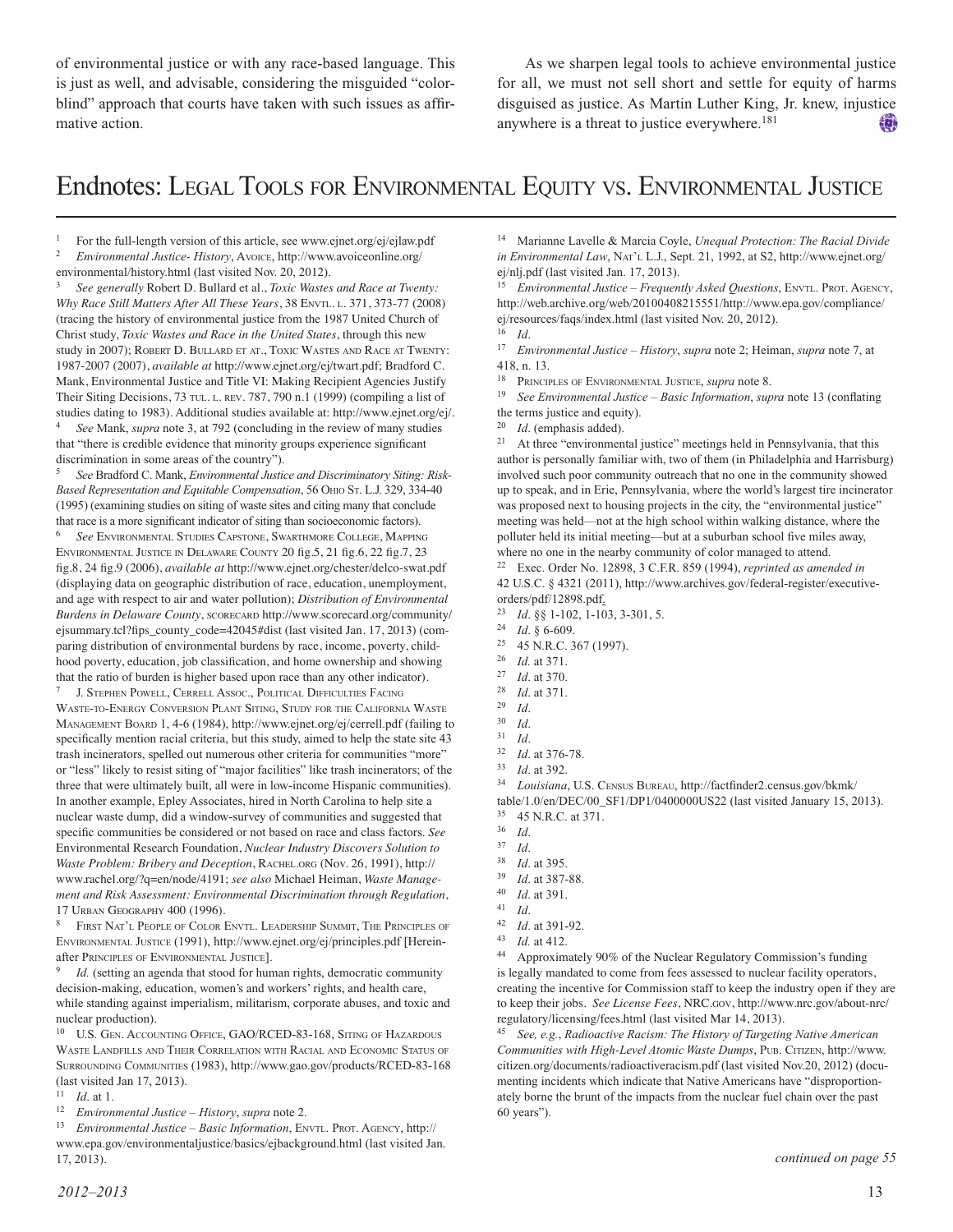#### **Endnotes:** Legal Tools for Environmental quity vs. Environmental Justice *continued from page 13*

<sup>46</sup> *See Louisiana Energy Services: Uranium and Environmental Racism*, EJNet.org, http://www.ejnet.org/ej/les.html (last visited Nov. 15, 2012) (relating that while Louisiana Energy Services was indeed defeated in their efforts to build in northern Louisiana, and was subsequently kicked out of two communities they targeted in Tennessee, they ultimately managed to build their uranium enrichment facility in Eunice, New Mexico, in a community with a Hispanic population nearly triple the national average and a poverty rate 45% above the national average).

<sup>47</sup> In the Matter of Louisiana Energy Services, L.P., 47 N.R.C. 77, 101, 106-07 (1998).

 $\frac{48}{49}$  *Id.* at 100-102.

<sup>49</sup> Mike Ewall, *Environmental Injustice in Delaware County, PA*, ActionPA. org (Feb. 2008), http://www.ejnet.org/chester/delco-ej.pdf (listing waste facilities within Delaware County, PA).

<sup>50</sup> Chester Residents Concerned for Quality Living v. Seif (*Chester I*), 944 F. Supp. 413, 415 (E.D. Pa. 1996).<br>51  $U_1$  at 414, 417

- Id. at 414, 417.
- <sup>52</sup> 42 U.S.C. § 2000d (2000).
- <sup>53</sup> 42 U.S.C. § 2000d-1 (2000).
- <sup>54</sup> *Chester Residents Concerned for Quality Living v. Seif* (*Chester II*), 132 F.3d 925, 927-28 (3d Cir. 1997).

<sup>55</sup> *Chester I*, 944 F. Supp. at 417 ("We thus find that by alleging only discriminatory *effect* rather than discriminatory *intent*, plaintiffs failed in their complaint to allege a violation of Title VI." (emphasis in original)). <sup>56</sup> *Id*. at 417-18.

- 
- <sup>57</sup> 132 F.3d 925 (3d Cir. 1997).
- 58 *Id.* at 928.<br>59 *Id.* at 937
- <sup>59</sup> *Id.* at 937.
- <sup>60</sup> 463 U.S. 582, 103 S. Ct. 3221, 77 L.Ed.2d 866 (1983).
- <sup>61</sup> *Chester II*, 132 F.3d at 929.

<sup>62</sup> *Id*. (citing *Alexander v. Choate*, 469 U.S. 287, 292-94, 105 S. Ct. 712, 716 (1985)).

- $\begin{array}{cc} 63 & Id. \\ 64 & 11 \end{array}$
- *Id.* at 930.
- <sup>65</sup> *Id*. (quoting *Guardians* 463 U.S. at 645, 103 S. Ct. at 3255) (Stevens, J., dissenting)).
- <sup>66</sup> *Id.* (citing *Guardians*, 463 U.S. at 584, 589-93, 103 S. Ct. at 3223, 3226-28 (opinion of White, J.); 463 U.S. at 615, 103 S. Ct. at 3239-40 (Marshall, J., dissenting)).
- $\frac{67}{68}$  *Id.* at 930-31.
- <sup>68</sup> *Id*. at 932.

<sup>69</sup> *Id*. (discussing *Chowdhury v. Reading Hosp. and Med. Ctr*., 677 F.2d 317 (3d Cir. 1982)).

*Id.* at 933 (explaining three prong test looks at: "(1) whether the agency rule is properly within the scope of the enabling statute; (2) whether the statute under which the rule was promulgated properly permits the implication of a private right of action; and (3) whether implying a private right of action will further the purpose of the enabling statute." (quoting Polaroid Corp. v. Disney, 862 F.2d 987, 994 (3d Cir. 1988) (internal quotations and citation omitted)).

<sup>71</sup> *Seif v. Chester Residents Concerned for Quality Living*, 524 U.S. 915, 118 S. Ct. 2296 (1998) (granting writ of certiorari).

<sup>72</sup> *See generally* Julia B. Latham Worsham, *Disparate Impact Lawsuits Under Title VI, Section 602: Can A Legal Tool Build Environmental Justice?* 27 B.C. Envtl. Aff. L. Rev. 631, 675-80 (2000) (detailing the dynamics surrounding the CRCQL Supreme Court appeal).

<sup>73</sup> *Id*.

<sup>74</sup> *Seif v. Chester Residents Concerned for Quality Living*, 524 U.S. 974, 119 S. Ct. 22, 22-23 (1998) ("The judgment is vacated, and the case is remanded to the United States Court of Appeals for the Third Circuit with instructions to dismiss.").<br> $\frac{75}{75}$  145 F

- $^{75}$  145 F. Supp. 2d 446 (D.N.J. 2001).
- $^{76}$  *Id.* at 473-474.
- *Id.* at 459-60.
- $\frac{78}{79}$  *Id.* at 450.
- *Id.* at 451-52.
- *Id.* at 472 (noting that the Plaintiffs spent particular attention on briefing the claim of disparate impact in violation of § 602).
- <sup>81</sup> 189 F.3d 387 (3d Cir. 1999).
- <sup>82</sup> *Id.* at 399.

<sup>83</sup> *Camden I*, 145 F. Supp. 2d at 474.

<sup>84</sup> *See generally Risk Assessments vs. Alternative Assessments*, EJNet. org, http://www.ejnet.org/ej/riskassessment.html (last visited Nov.20, 2012) (explaining flaws in risk assessment and advocating for a more involved process).

- <sup>85</sup> *Camden I*, 145 F. Supp. 2d at 474.
- $\frac{86}{87}$  *Id.*
- <sup>87</sup> *Id*. at 488-90.
- *Id*. at 490.
- <sup>89</sup> *Id*. at 461-66.

<sup>90</sup> *PM2.5 NAAQS Implementation*, Envtl. Prot. Agency, http://www.epa.gov/ ttnnaaqs/pm/pm25\_index.html (last updated July 14, 2008).

<sup>91</sup> *Camden I*, 145 F. Supp. 2d at 497-98 (noting the EPA's own admission that their regulations regarding particulate matter were "inadequate to protect the public health").

- <sup>92</sup> *Id*. at 499.
- *Id.* at 452.
- $\frac{94}{95}$  *Id.*
- *Id.* at 503-05.
- <sup>96</sup> *Alexander v. Sandoval*, 532 U.S. 275 (2001).
- <sup>97</sup> *Id.* at 279.
- <sup>98</sup> *Id.* at 293.
- *Id.* at 286-87.

<sup>100</sup> *Id.* at 287 ("That understanding is captured by the Court's statement in J. I. Case Co. v. Borak, 377 U.S. 426, 433 (1964), that 'it is the duty of the courts to be alert to provide such remedies as are necessary to make effective the congressional purpose' expressed by a statute.").

- <sup>101</sup> 422 U.S. 66, 95 S. Ct. 2080 (1975).
- $\frac{102}{103}$  *Id.* at 78.
- <sup>103</sup> *Sandoval*, 532 U.S. at 288.
- <sup>104</sup> *Touche Ross & Co. v. Redington*, 442 U.S. 560 (1979).
- <sup>105</sup> *Sandoval*, 532 U.S. at 286 (citing *Touche Ross* 442 U.S. at 578).
- <sup>106</sup> *Touche Ross*, 442 U.S. at 575.
- <sup>107</sup> *Sandoval*, 532 U.S. at 288-89.
- Id. at 316 (Stevens, J., dissenting).
- <sup>109</sup> *Id.* at 295, 317.
- <sup>110</sup> *Id.* at 295 n.1.
- <sup>111</sup> *Id.* at 299.
- <sup>112</sup> *Id.* at 311.
- <sup>113</sup> *Id.* at 302 n.9.<br><sup>114</sup> *Cannon v. Un.*
- Cannon v. Univ. of Chi., 441 U.S. 677 (1979).
- <sup>115</sup> *Id.* at 702-03.
- <sup>116</sup> *Sandoval*, 532 U.S. at 298 (Stevens, J., dissenting).
- <sup>117</sup> *Id.* at 303; *id*. at 280 (Scalia, J.).
- <sup>118</sup> *Regents Univ. Cal. V. Bakke*, 438 U.S. 265 (1978).
- <sup>119</sup> *Sandoval*, 532 U.S. at 307-08 (Stevens, J., dissenting).
- <sup>120</sup> *Id.* at 299-301.
- <sup>121</sup> 42 U.S.C. § 1983; *Blessing v. Freestone*, 520 U.S. 329, 340 (1997).
- <sup>122</sup> *Sandoval,* 532 U.S. at 300 (Stevens, J., dissenting).
- <sup>123</sup> *S. Camden Citizens in Action v. N.J. Dep't of Envtl. Prot.* (*Camden II*), 145 F. Supp. 2d 505, 509 (D.N.J. 2001).
- <sup>124</sup> *Id.*
- <sup>125</sup> *Id.*
- <sup>126</sup> *S. Camden Citizens in Action v. N.J. Dep't of Envtl. Prot*. (*Camden III*), 274 F.3d 771, 781 (3d Cir. 2001).
- <sup>127</sup> *Sandoval*, 532 U.S. at 309 (Stevens, J., dissenting).
- <sup>128</sup> *Camden III,* 274 F.3d at 774.

<sup>129</sup> *Blessing v. Freestone,* 520 U.S. 329, 338, 117 S.Ct. 1353, 1358 (1997). The *Blessing* test to determine whether a federal statute creates an individual right enforceable through § 1983 looks at the following: (1) Congress must have intended that the provision in question benefit the plaintiff; (2) the plaintiff must demonstrate that the right protected by the statute is not so vague and amorphous that its enforcement would strain judicial competence; and (3) the statute must unambiguously impose a binding obligation on the States. In other words, the provision giving rise to the asserted right must be couched in mandatory terms.

<sup>130</sup> *Camden III,* 274 F.3d. at 791.

<sup>131</sup> *Gonzaga Univ. v. Doe*, 536 U.S. 273 (2002).